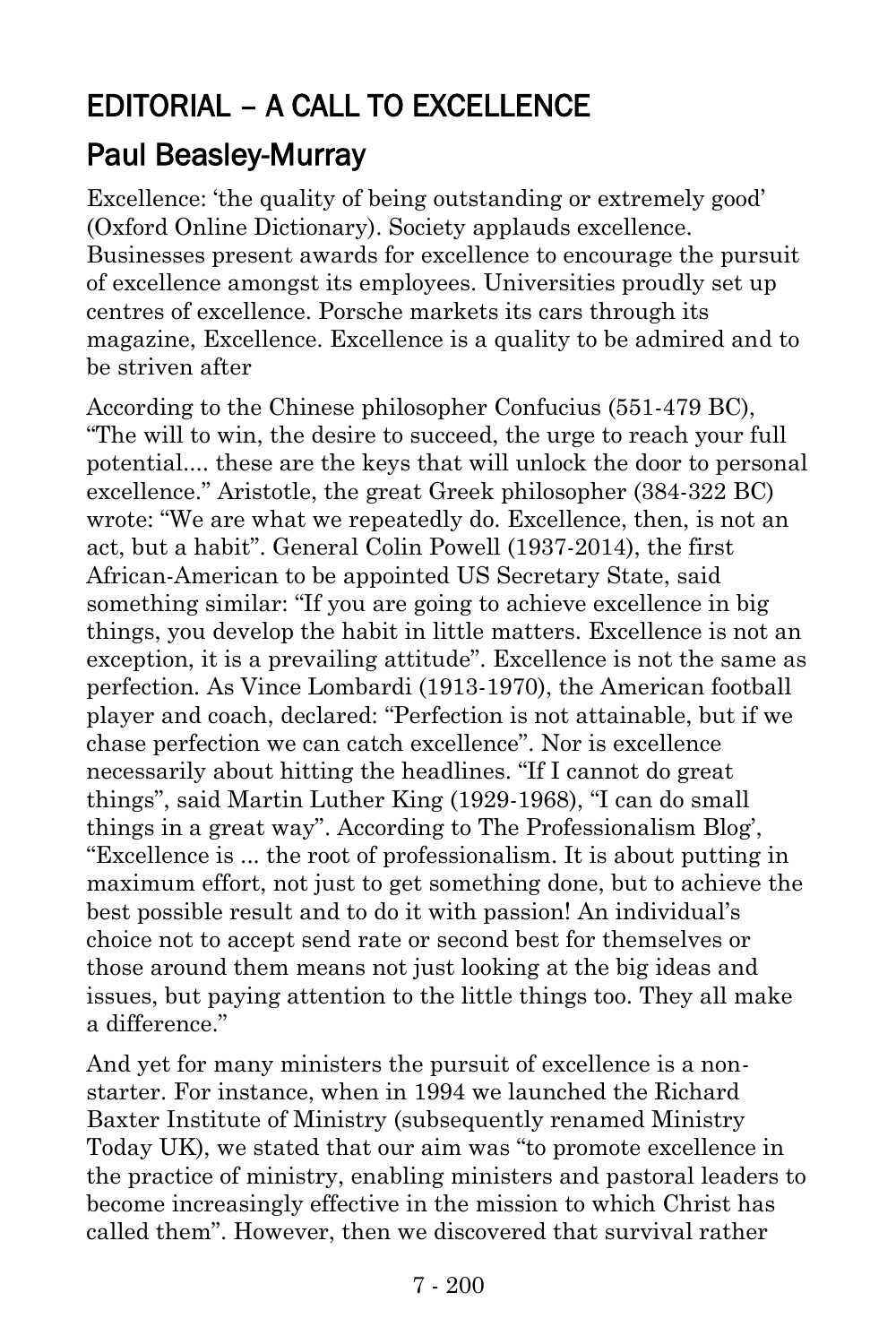than excellence was the key concern for many, with the result that we had to restate our aim in terms of "surviving and thriving in ministry". We now say that "The aim of Ministry Today UK is to be a supportive resource for all in pastoral leadership, so that they may not only survive, but also grow and develop, becoming more effective in the ministry to which Christ has called them".

In 1995, Hodder & Stoughton published my book, *A Call To Excellence: an essential guide to Christian leadership*. To my surprise, it did not sell half as well as my earlier book *Dynamic Leadership*. I believe that the reason for one book selling so much better had a lot to do with the title. Ministers are not into excellence. Yet however unpopular the notion of excellence may be in some quarters, I cannot escape the fact that, as Christians, we are called to excellence.

I came across an article Kelley Hartnett, an American church consultant, entitled 'The problem with excellence', in which excellence is primarily viewed in negative terms. In her experience excellence can be a euphemism for perfection. She asks such questions as:•How is striving toward excellence paralyzing you?•How is an expectation of excellence paralyzing the people around you?•Is your church so polished that flawed people feel intimidated? Unacceptable?•Which opportunities have you missed because what you had to offer wasn't good enough? • By whose standards? Is striving toward excellence becoming an excuse for workaholism, procrastination, and missed deadlines?

My experience of church life is different. Many churches are characterised by the acceptance of mediocrity rather than a passion for excellence. I identify with Lee Strobel, a teaching pastor at Willow Creek Community Church (1987-2000), who in his web-article, Attractive Excellence for the Unchurched, wrote: " 'Good enough' is not good enough – at least, not when you're opening your church's doors to the unchurched. All too often, churches are mired in mediocrity. Their facilities sorely need a new coat of paint, the piano is woefully out of tune, the sound system is tinny, and the lighting is poor. And the Christians usually don't mind very much because – well, we're family. But just like you clean your house when you invite company over, churches need to put emphasis on excellence when welcoming seekers *from* the community".